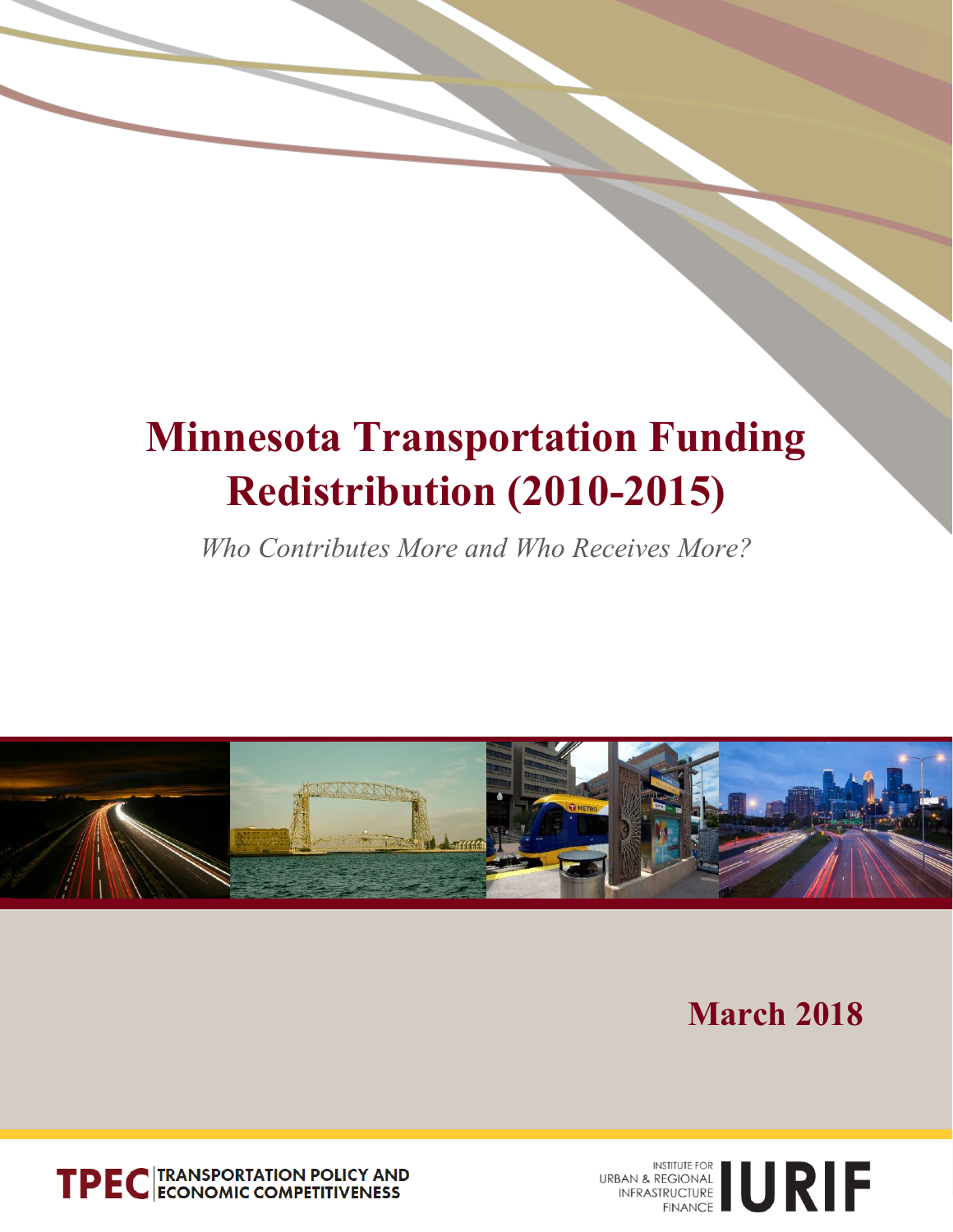# Minnesota Transportation Funding Redistribution (2010-2015) Who Contributes More and Who Receives More?

Jerry Zhao, Adeel Lari, and Camila Fonseca

March 2018

TPEC, Transportation Policy and Economic Competitiveness

IURIF, Institute for Urban and Regional Infrastructure Finance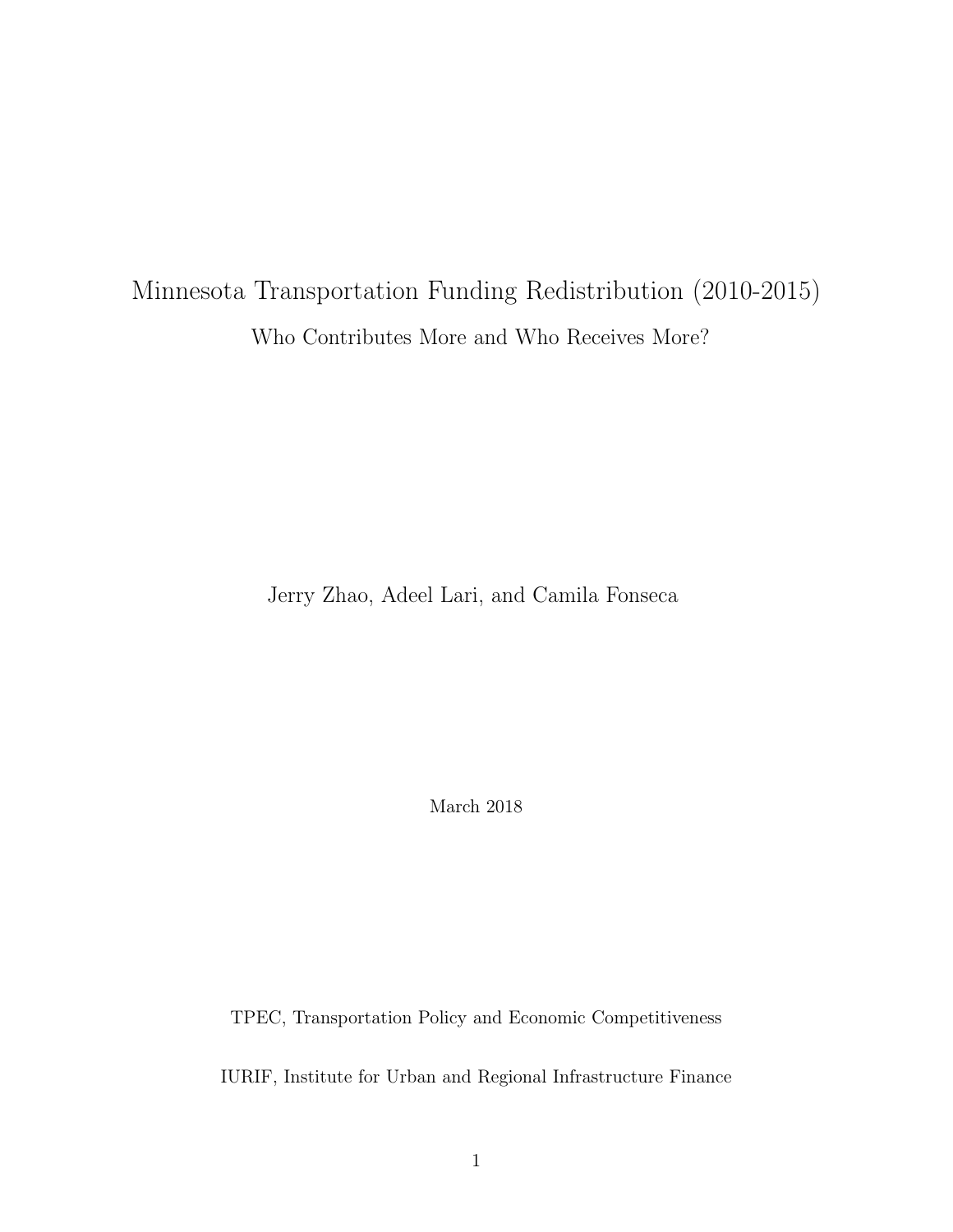#### **Technical Report Documentation Page**

| Report No.<br>1.<br>TPEC-MTFD-R1-2018                                                                |                                                                                                   |  |  |  |  |
|------------------------------------------------------------------------------------------------------|---------------------------------------------------------------------------------------------------|--|--|--|--|
|                                                                                                      |                                                                                                   |  |  |  |  |
| Title and Subtitle<br>$\overline{2}$<br>Minnesota Transportation Funding Redistribution (2010-2015): |                                                                                                   |  |  |  |  |
| Who Contributes More and Who Receives More?                                                          |                                                                                                   |  |  |  |  |
| Author( $s$ )<br>3.                                                                                  | Report Date<br>$\overline{4}$                                                                     |  |  |  |  |
| Jerry Zhao, Adeel Lari, Camila Fonseca                                                               | March 2018                                                                                        |  |  |  |  |
| Performing Organization Name and Address<br>5.                                                       |                                                                                                   |  |  |  |  |
| Institute for Urban and Regional                                                                     |                                                                                                   |  |  |  |  |
| Infrastructure Finance - IURIF                                                                       |                                                                                                   |  |  |  |  |
| Sponsoring Organization Name and Address<br>6.                                                       | Type of Report and Period Covered<br>7.                                                           |  |  |  |  |
| <b>Transportation Policy and Economic</b>                                                            | Final Report                                                                                      |  |  |  |  |
| Competitiveness - TPEC                                                                               |                                                                                                   |  |  |  |  |
| <b>Supplementary Notes</b><br>8.                                                                     |                                                                                                   |  |  |  |  |
|                                                                                                      |                                                                                                   |  |  |  |  |
| Abstract<br>9.                                                                                       |                                                                                                   |  |  |  |  |
|                                                                                                      | The focus of this analysis is the redistribution of transportation funding across Minnesota.      |  |  |  |  |
|                                                                                                      | Transportation funding comes from all levels of government – the federal government, the          |  |  |  |  |
|                                                                                                      | state government, and local governments that include counties, cities, and townships. The         |  |  |  |  |
| redistribution of transportation funding arises the following questions: What areas                  |                                                                                                   |  |  |  |  |
| contribute the most to transportation funding? What areas receive more funding? What                 |                                                                                                   |  |  |  |  |
|                                                                                                      | areas contribute more than what they receive? Or verse versa. This report aims to answer          |  |  |  |  |
| these empirical questions with the purpose of facilitating informed decision making.                 |                                                                                                   |  |  |  |  |
| In this report, we aggregate or allocate data to the county level for analysis and then              |                                                                                                   |  |  |  |  |
|                                                                                                      | present the aggregated results at the district level for a six-year period, between 2010 and      |  |  |  |  |
| 2015. We found that local governments fund a huge proportion of the transportation                   |                                                                                                   |  |  |  |  |
|                                                                                                      | infrastructure in Minnesota, primarily through the property taxes they collect. The Twin          |  |  |  |  |
|                                                                                                      | Cities metro district contributes slightly more than what it receives. In addition, this district |  |  |  |  |
| receives the largest share of funding for transit services. Districts in Greater Minnesota           |                                                                                                   |  |  |  |  |
|                                                                                                      | receive more funding that they contribute, mainly due to lower population density. Finally,       |  |  |  |  |
|                                                                                                      | we found a cost of 7 cents per vehicle mile traveled in the state. This cost tends to be much     |  |  |  |  |
| higher in counties located in the north.                                                             |                                                                                                   |  |  |  |  |
| 10. Document Analysis / Descriptors                                                                  | 11. Availability Statement                                                                        |  |  |  |  |
| Transportation Finance; federal, state and                                                           | No restrictions                                                                                   |  |  |  |  |
| local revenues; highway and local road                                                               |                                                                                                   |  |  |  |  |
| expenditures                                                                                         |                                                                                                   |  |  |  |  |
| 12. Security Class                                                                                   | 13. No. of Pages                                                                                  |  |  |  |  |
| Unclassified                                                                                         | 22                                                                                                |  |  |  |  |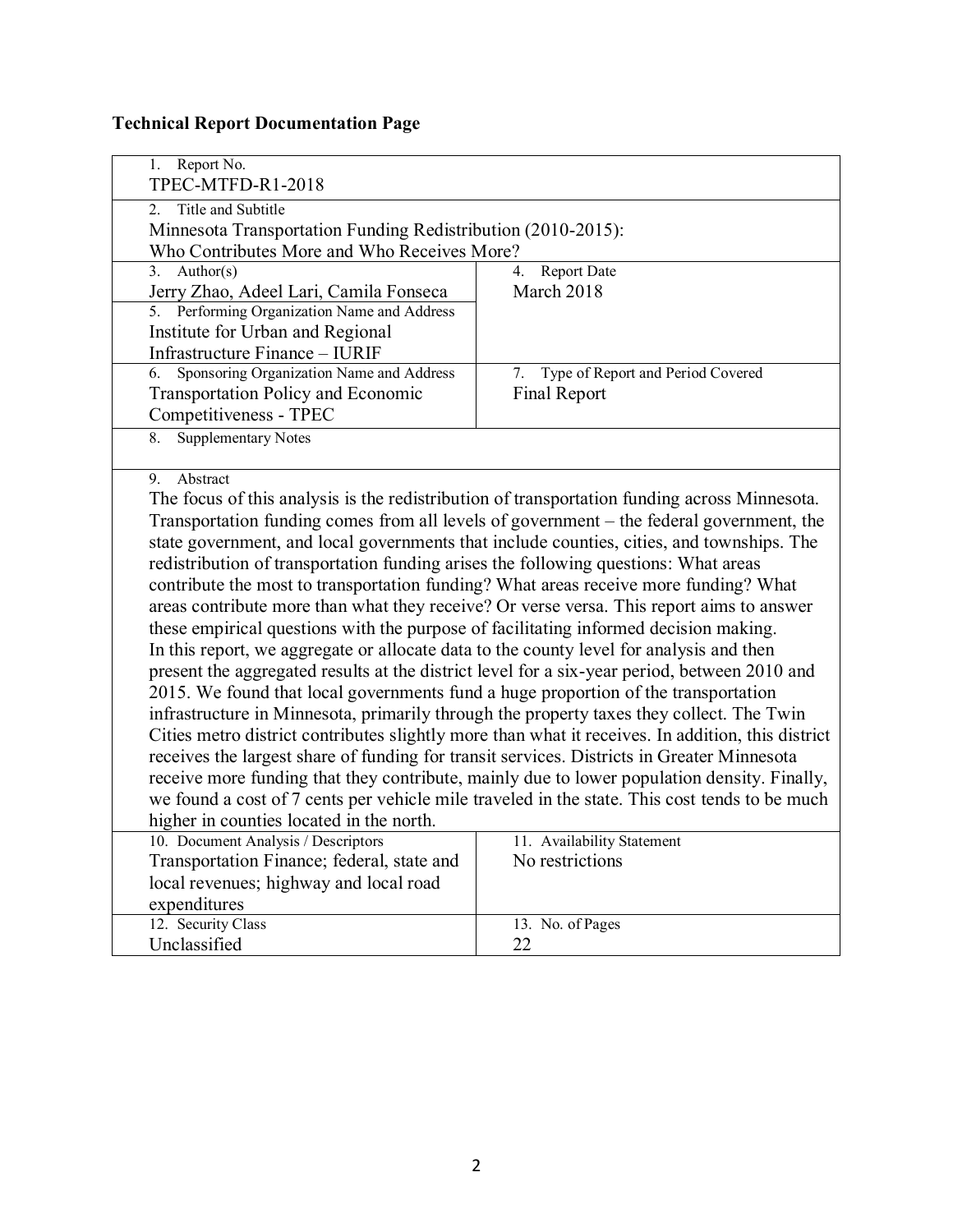# Contents

| 1 Introduction                                          | $\overline{5}$   |
|---------------------------------------------------------|------------------|
| 2 The Revenue Share                                     | $\boldsymbol{6}$ |
| 3 The Expenditure Share                                 | $\overline{7}$   |
| 4 The Expenditure-Revenue Ratio                         | 9                |
| 5 Conclusions                                           | 11               |
| A Redistribution of Federal and State Roadway Funding   | 12               |
| <b>B</b> Redistribution of Total Transportation Funding | 15               |
| C Roadway Funding Structure                             | 17               |
| D Transit Funding Structure                             | 21               |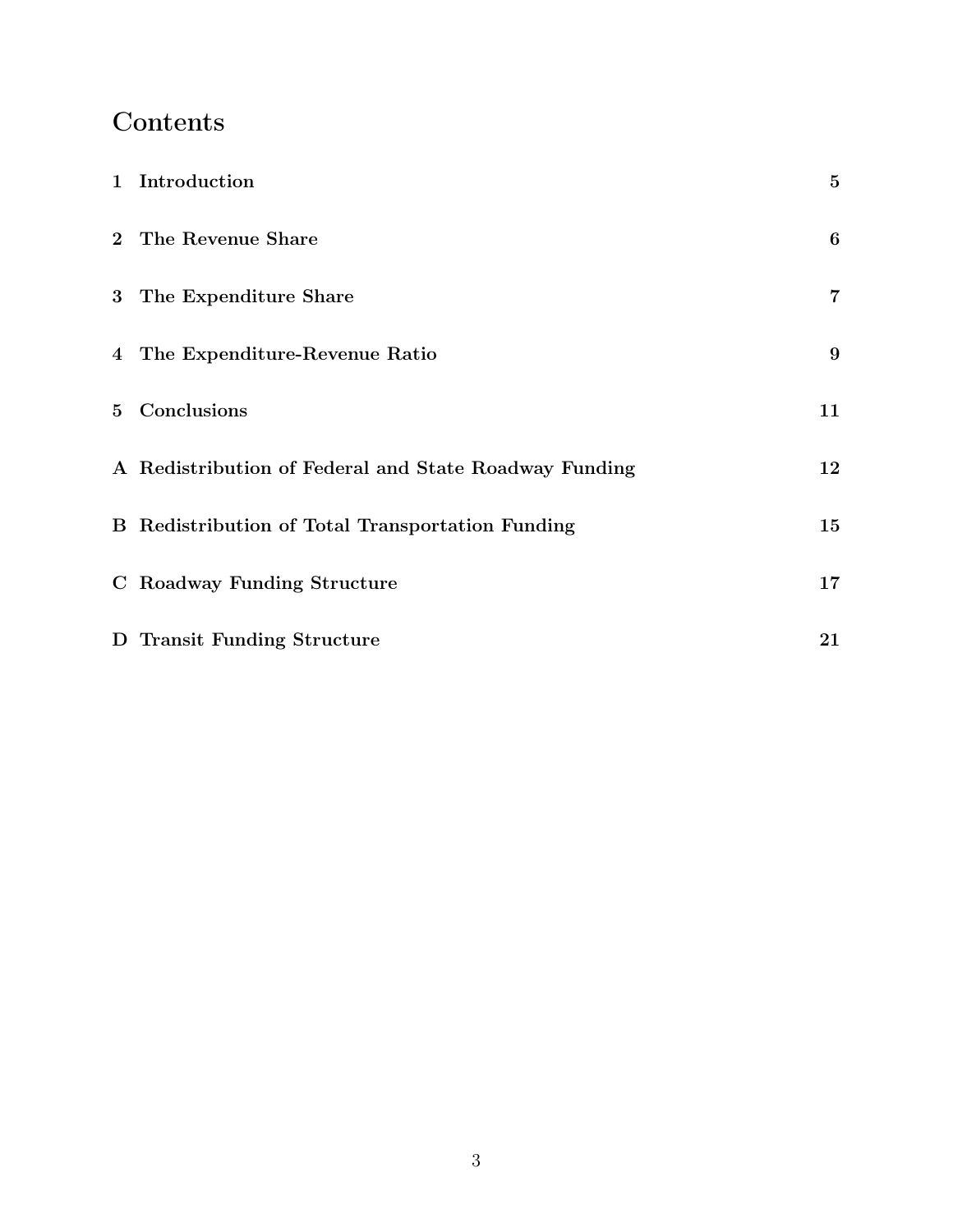# List of Tables

| $\mathbf{1}$    |                                                                                 |     |
|-----------------|---------------------------------------------------------------------------------|-----|
| $\overline{2}$  |                                                                                 | - 8 |
| 3               |                                                                                 | 10  |
| $\overline{4}$  |                                                                                 | 11  |
| $5\overline{)}$ | Redistribution of Federal and State Roadway Funding: Average ER-Ratio           | 12  |
| 6               | Redistribution of Federal and State Roadway Funding: Revenues and               | 14  |
| $\overline{7}$  | Redistribution of Total Transportation Funding: Average ER-Ratio (2010-2015) 16 |     |
| 8               | Minnesota Transport Finance Structure Highways and Local Roads (2010-2015) 18   |     |
| 9               | Minnesota Transport Finance Structure per VMT: Highways and Local Roads         | 19  |
| 10              | Minnesota Transport Finance Structure Urban and Rural Transit (2010-2015)       | 21  |

# List of Figures

| 1              |                                                                               | $\overline{7}$ |
|----------------|-------------------------------------------------------------------------------|----------------|
| 2              |                                                                               | 9              |
| 3              |                                                                               |                |
| $\overline{4}$ | Redistribution of Federal and State Roadway Funding: Average ER-Ratio         | 13             |
| $5^{\circ}$    | Redistribution of Total Transportation Funding: Average ER-Ratio (2010-       | 16             |
| 6              | Minnesota Transport Finance Structure Highways and Local Roads (2010-2015) 18 |                |
| 7              | Minnesota Transport Finance Structure per VMT: Highways and Local Roads       | 20             |
| 8              | Minnesota Transport Finance Structure Urban and Rural Transit (2010-2015)     | 22             |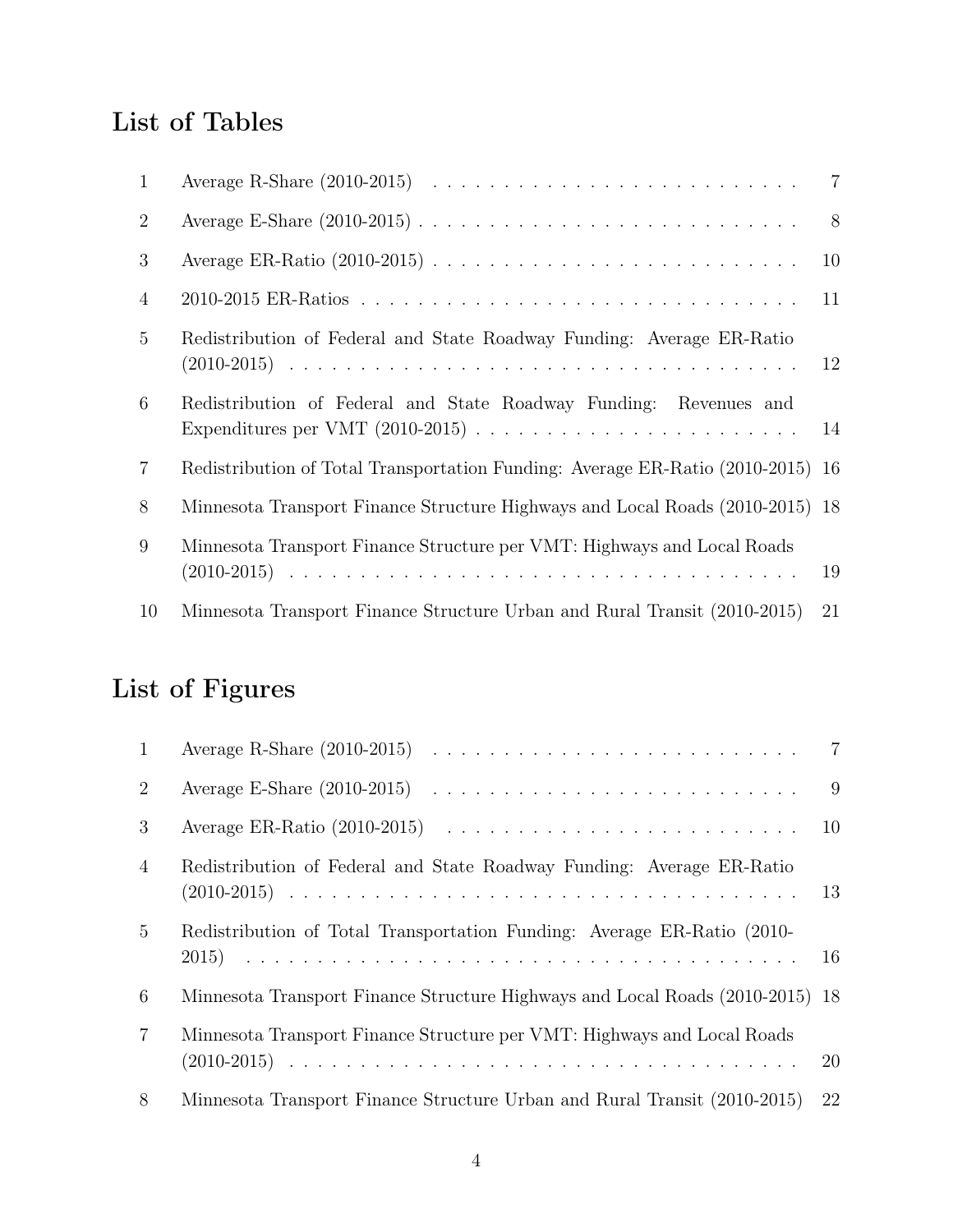#### 1 Introduction

The focus of this analysis is the redistribution of transportation funding across Minnesota. Transportation funding comes from all levels of government – the federal government, the state government, and local governments that include counties, cities, and townships. Transportation funding that are directly generated by local taxes and fees are used in corresponding local jurisdictions. Federal or state transportation funding – generated through a variety of federal or state revenue sources – are also contributed by people in local jurisdictions, but these revenues are allocated through certain budgetary procedures and may or may not be used in the original point of collection. The redistribution of transportation funding arises the following questions: What areas contribute the most to transportation funding? What areas receive more funding? What areas contribute more than what they receive? Or verse versa. This report aims to answer these empirical questions with the purpose of facilitating informed decision making.<sup>1</sup>

Counties in Minnesota are divided into eight transportation districts, which are also called Area Transportation Partnerships (ATP).<sup>2</sup> In this report, we aim to examine the redistribution of transportation funding for a six-year period, between 2010 and 2015. We aggregate or allocate data to the county level for analysis, and then present the aggregated results at the district level. Federal and state transportation grants to local governments are often distributed to transportation districts before they are used in different counties. Showing the pattern of redistribution at the district level has significant policy implications. Besides, it smooths out annual fluctuations associated with transportation grants to individual counties.

The analysis presented in this report includes three steps. First, we calculate the share of transportation revenues contributed from different localities. Second, we examine the share of federal and state transportation expenditures across different localities. Third, we compare the expenditure share and the revenue share for each district to see what areas contribute more than what they receive, or verse versa. We present our findings with federal and state transportation revenues (which have redistribution effects) for both, roadway development and public transit. In appendices we also show the results for two alternative ways of analysis, one concerns only roadway expenditure but not transit, and the other includes federal and state transportation revenues as well as local efforts that by themselves do not have redistributive effects.

<sup>1</sup>While we at times discuss possible reasons for the current redistribution pattern, the normative judgement regarding the pattern are beyond the scope of this report.

<sup>2</sup>See "Transportation Planning Partners" on MnDOT website. Available through http://www.dot.state.mn.us/planning/program/mpordcatp.html.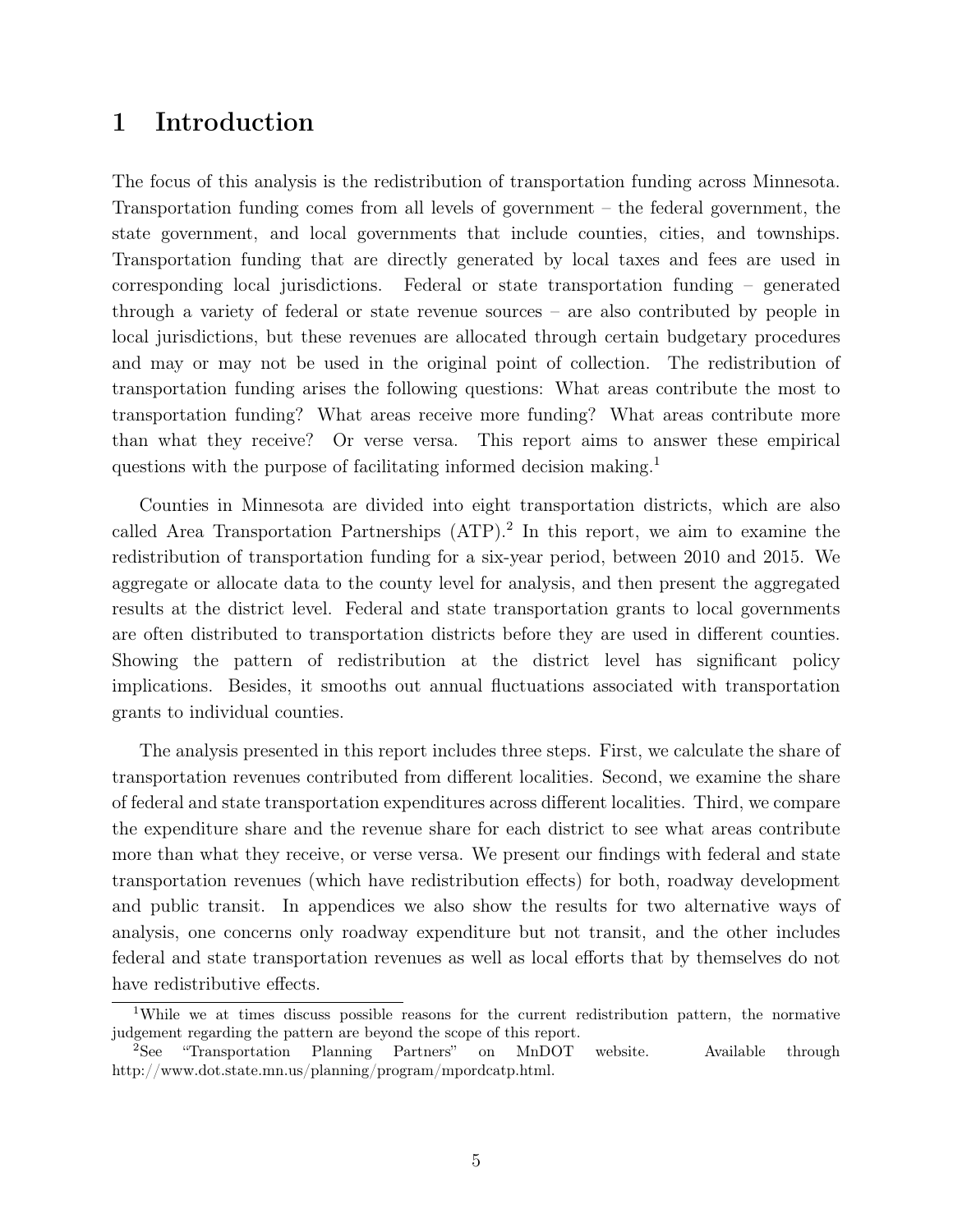#### 2 The Revenue Share

The Revenue Share (R-Share) is the district's share in the collection of federal and state transportation revenues.

Federal transportation revenues (F.Tax) includes two accounts: the highway and the mass transit account. The data come from the Federal Highway Administration.

- *•* R1a: The highway account includes revenues from motor fuels –gasoline and special fuels- and other, including federal use tax, trucks and trailers and tires. This account has annual data for the studied period. We allocated the contribution of federal fuel taxes from Minnesota to each county based on Vehicle Miles Traveled (VMT) per county. The information for 2015 is not available. We calculated VMT as the average for 2014 and 2016.
- *•* R1b: The mass transit account includes revenues from gasoline and special fuels. It has annual data for the period between 2010 and 2015. The contribution is also allocated to each county based on county VMT.

State transportation revenues include state fuel tax (MN.Fuel), motor vehicle registration tax (TabFee), and motor vehicle sales tax (VMST).

- R2a: The state fuel tax revenue is allocated to each county based on county VMT. The information comes from the Federal Highway Administration.
- R2b: Data for motor vehicle registration tax revenue comes at the county level from the Minnesota Department of Public Safety.
- R2c: The motor vehicle sales tax revenue is allocated with the combination of two allocation bases: 50% based on vehicle registration tax and 50% based on vehicle count. The Department of Public Safety uses this approach because the number of vehicles and their value affect motor vehicle sales tax.

For all these revenues sources, the Twin Cities metro district (ATP 5) accounts for slightly less than half of statewide revenue (see Table 1). Metropolitan counties have a disproportional higher share of vehicles and travel volumes compared to other counties. Only in 2015, there were 3.3 million of vehicles in the Metro district out of 7.2 in the state. It is important to note that state transportation revenues account for lightly more than 70% of total revenues, and of them, the largest proportion is revenues from the state fuel tax.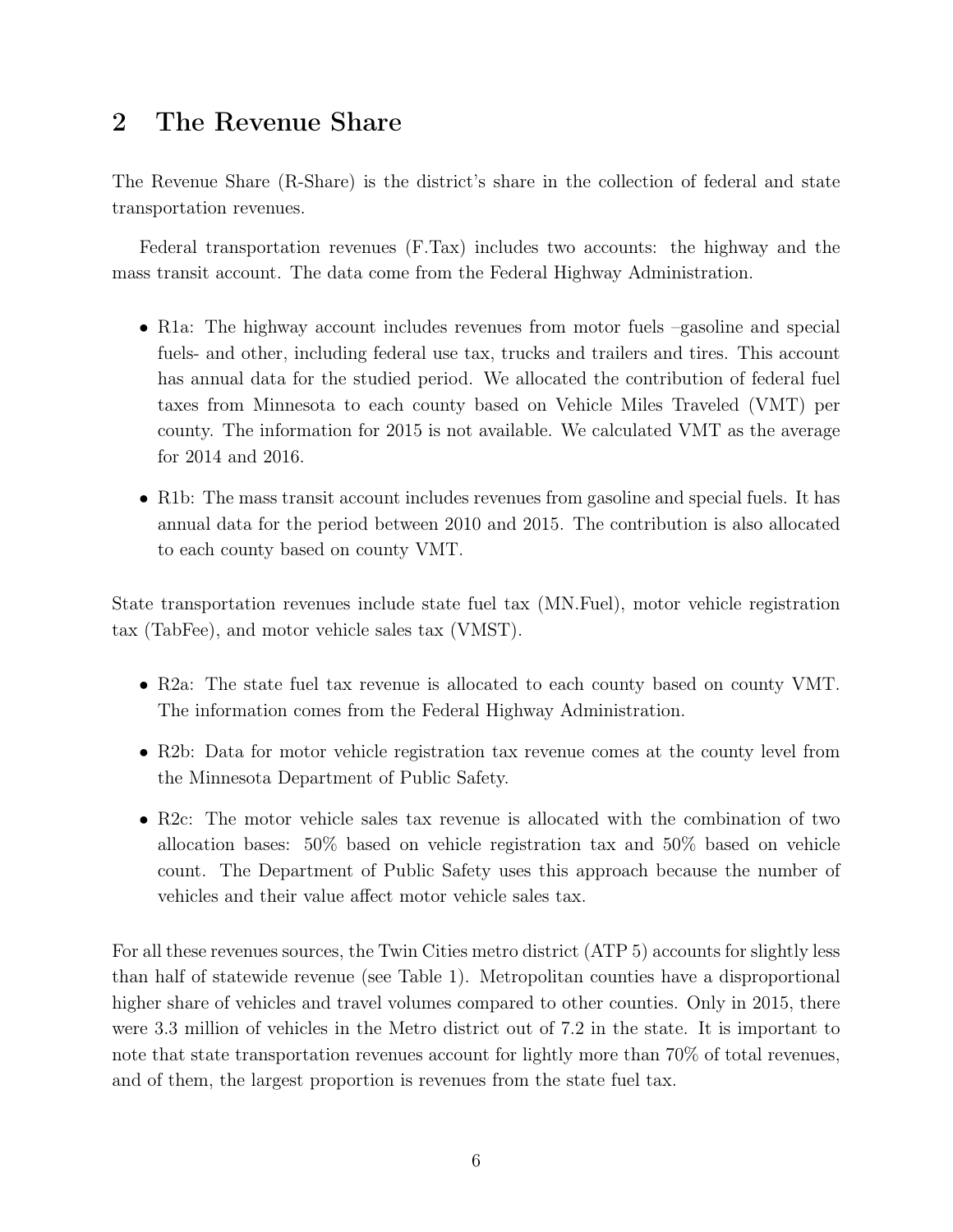| <b>ATP</b>     | F.Tax   | MN.Fuel | <b>TabFee</b> | <b>MVST</b> | R-Share |
|----------------|---------|---------|---------------|-------------|---------|
| 1              | 7.6%    | 7.6%    | $6.9\%$       | 7.4%        | 7.4%    |
| $\overline{2}$ | 3.4%    | $3.4\%$ | $3.6\%$       | $3.8\%$     | $3.5\%$ |
| 3              | 13.8%   | 13.8%   | 12.9%         | 13.7%       | 13.5%   |
| $\overline{4}$ | 5.9%    | $5.9\%$ | $5.3\%$       | $5.5\%$     | $5.7\%$ |
| 5              | 48.5%   | 48.5%   | 51.0%         | 48.8%       | 49.1%   |
| 6              | 10.1%   | 10.1%   | $9.2\%$       | $9.5\%$     | 9.8%    |
| 7              | $6.2\%$ | $6.2\%$ | $6.0\%$       | $6.2\%$     | $6.1\%$ |
| 8              | 4.5%    | 4.5%    | 5.1%          | 5.2%        | 4.7%    |
| Total $(M)$    | \$687   | \$858   | \$562         | \$331       | \$2,439 |

Table 1: Average R-Share (2010-2015)



Figure 1: Average R-Share (2010-2015)

# 3 The Expenditure Share

The Expenditure Share (E-Share) is the district's share in the distribution of federal and state transportation expenditures, including the following three components.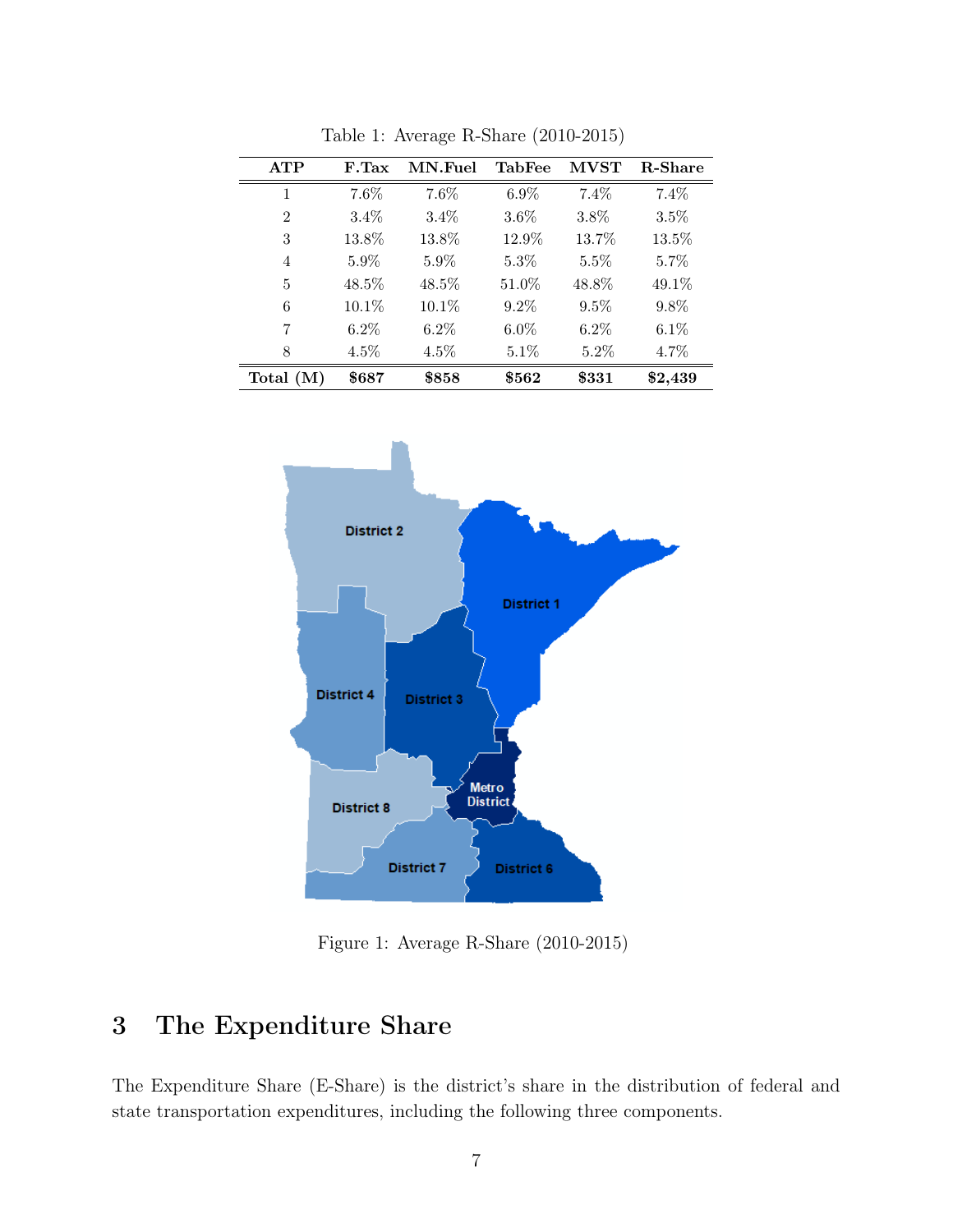First, the state trunk highway (Trunk) expenditures directly spent by the Minnesota Department of Transportation (MnDOT). It includes construction and maintenance costs.

- E1a: MnDOT allocates the statewide construction costs to the counties based on road segments.
- E1b: We allocate the statewide maintenance costs based on each county's share of lane mileage of truck highway.

Second, federal and state transportation grants to support local roads (GRT). These grants could be at the county, city or township level. The data comes from the Office of State Auditor.

- *•* E2a: Counties receive federal and state transportation grants.
- *•* E2b: Cities receive federal and state transportation grants.
- E2c: Townships receive state transportation grants.

Third, federal and state grants for public transit systems (Transit). The data comes from the National Transit Database.

- E3a: Grants for urban transit systems are allocated to the transportation district where the counties are located in.
- E3b: Grants for rural transit systems are allocated by their primary service counties.

Overall, the Metro district accounts for about 47% of federal and state transportation expenditures in the whole state (see Table 2). The Metro district accounts for almost 88% of transit expenditures. In addition, its share on trunk highway expenditures and on federal and state grants for local roads, doubles the share of other counties.

| <b>ATP</b>     | Trunk    | GRT     | Transit | <b>E-Share</b> |
|----------------|----------|---------|---------|----------------|
| $\mathbf{1}$   | 12.4%    | 10.7%   | $3.9\%$ | 10.1%          |
| $\overline{2}$ | $6.1\%$  | $6.6\%$ | 0.5%    | 5.1%           |
| 3              | $10.6\%$ | 10.9%   | 2.7%    | $9.1\%$        |
| 4              | 7.1%     | $8.1\%$ | $0.9\%$ | $6.2\%$        |
| 5              | 36.4%    | 36.9%   | 87.9%   | 47.1%          |
| 6              | 13.1%    | 11.4%   | $1.9\%$ | 10.2%          |
| 7              | $8.4\%$  | 8.7%    | $1.0\%$ | $7.0\%$        |
| 8              | 5.8%     | $6.8\%$ | 1.3%    | $5.3\%$        |
| Total $(M)$    | \$1,187  | \$1,001 | \$563   | $\$2,750$      |

Table 2: Average E-Share (2010-2015)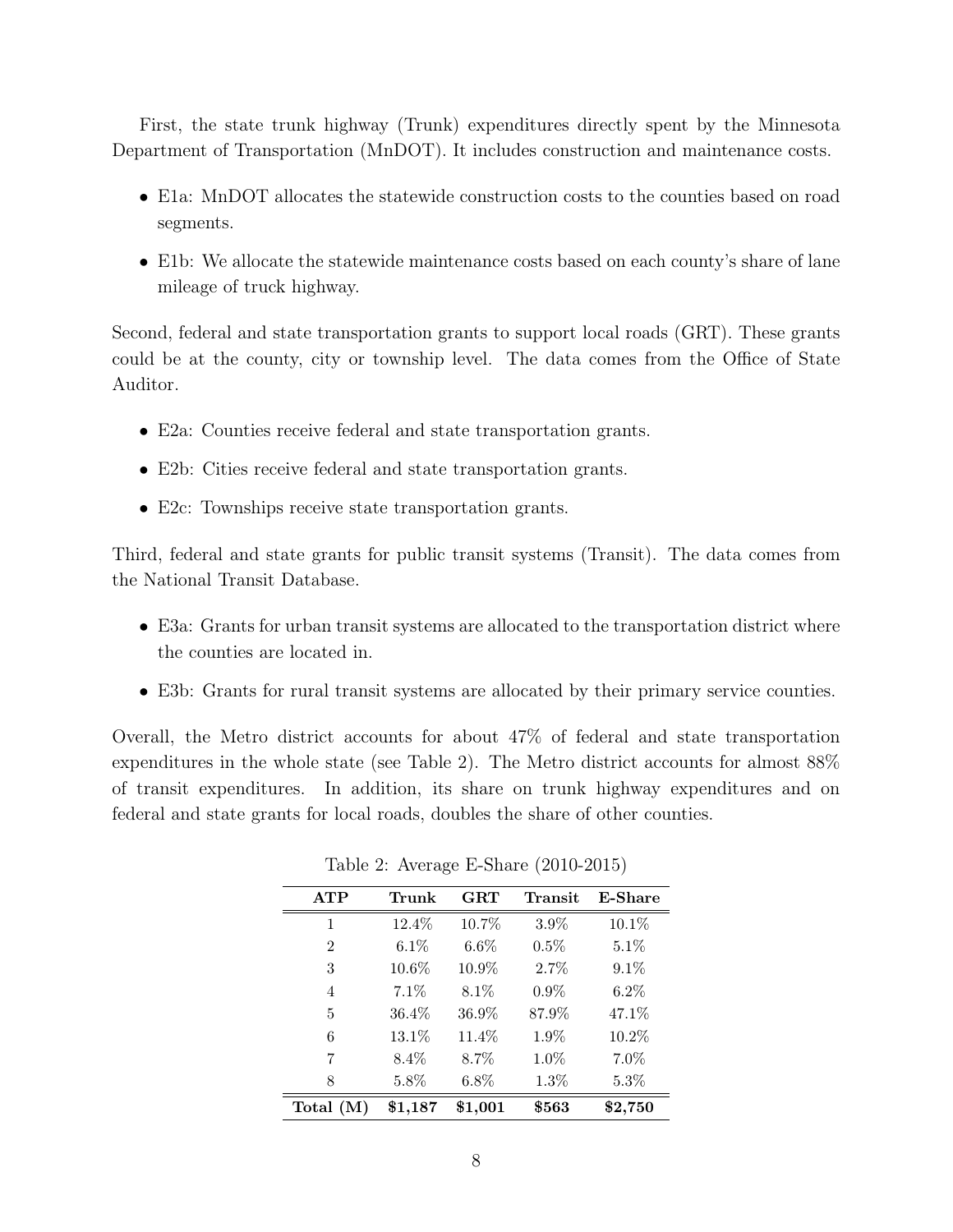

Figure 2: Average E-Share (2010-2015)

#### 4 The Expenditure-Revenue Ratio

The Expenditure-Revenue Ratio (ER-Ratio) is defined as a district's expenditure share divided by its revenue share in federal and state transportation funding. If the ER-ratio is higher than 1, a district's share in federal and state transportation expenditure is higher than its share in federal and state transportation revenue. This means that the district receives more than it contributes. If the ER-ratio is lower than 1, the district receives less than it contributes.

Table 3 presents the average ER-Ratio for the period between 2010 and 2015. Among the eight districts, the average ER-Ratio is 1.10 with a standard deviation of 0.22. In the state only two Districts receive less than they contribute, the Metro District and District 3 (with ratios below 1). Two districts have ratios that are more than one standard deviation above the mean: District 1 and District 2. These districts receive more than they contribute probably due to a much lower population density in these counties. Conversely, District 3 - with a ratio with more than one standard deviation below the mean- receives less than it contributes, probably due to a combination of high traffic volumes and hence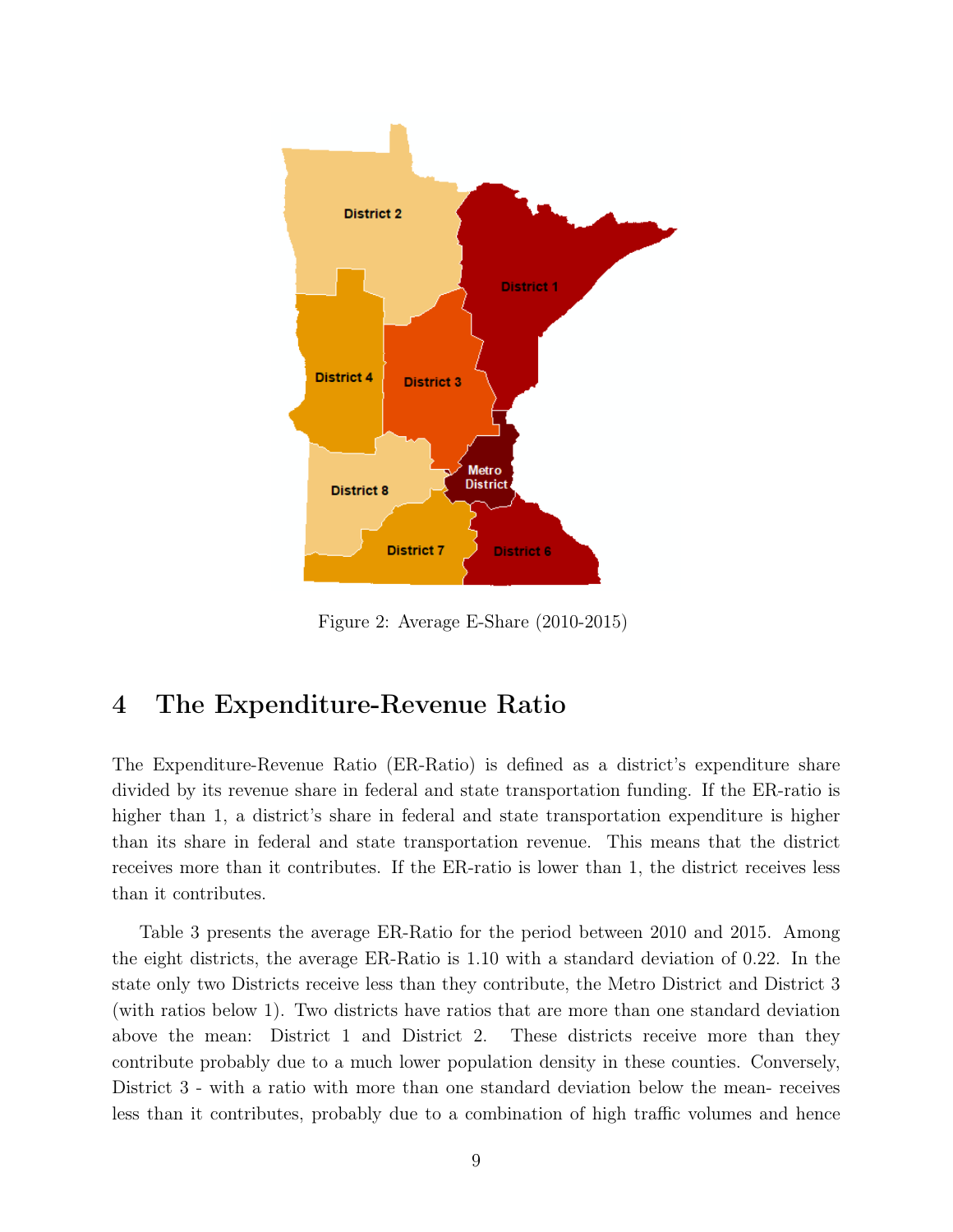|  |  |  |  |  | high contribution of fuel taxes together with a low level of transit expenditures. |
|--|--|--|--|--|------------------------------------------------------------------------------------|
|  |  |  |  |  |                                                                                    |

| <b>ATP</b>  | <b>R-Share</b> | <b>E-Share</b> | <b>ER-Ratio</b> |
|-------------|----------------|----------------|-----------------|
| 1           | 7.4%           | 10.1%          | $1.35*$         |
| 2           | $3.5\%$        | $5.1\%$        | $1.45*$         |
| 3           | 13.5%          | 9.1%           | $0.67*$         |
| 4           | $5.7\%$        | $6.2\%$        | 1.08            |
| 5           | 49.1%          | 47.1\%         | 0.96            |
| 6           | 9.8%           | 10.2%          | 1.04            |
| 7           | 6.1%           | 7.0%           | 1.14            |
| 8           | 4.7%           | $5.3\%$        | 1.12            |
| Total $(M)$ | \$2,439        | \$2,750        |                 |

Table 3: Average ER-Ratio (2010-2015)

\*With more than one standard deviation from the mean



Figure 3: Average ER-Ratio (2010-2015)

Table 4 presents the evolution of the ER-Ratios for this 5-year period. District 1 and District 6 are the ones presenting considerable variations. For instance, for District 1 the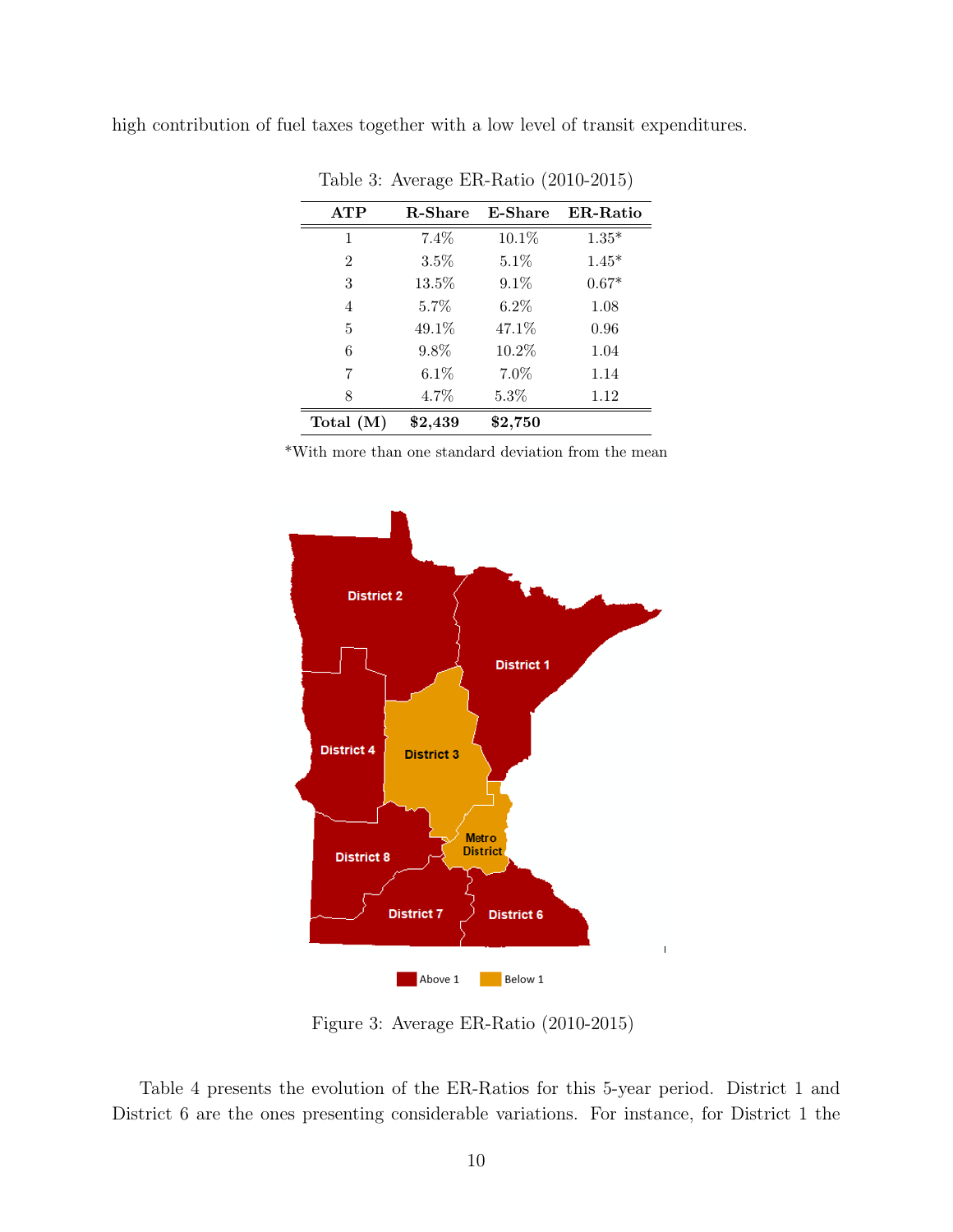ratio decreased 16 percentage points and for District 6 the ratio increased 18 percentage points. Other districts, such as District 5 and District 8 remain relatively constant. During this 6-year period, the ER-Ratio for District 1 and 2 has been constantly greater than 1.2 and for District 3 below or equal to 0.7.

| <b>ATP</b>     | 2010 | 2011 | 2012 | 2013 | 2014 | 2015 | Average |
|----------------|------|------|------|------|------|------|---------|
| 1              | 1.39 | 1.43 | 1.29 | 1.58 | 1.23 | 1.21 | 1.35    |
| $\overline{2}$ | 1.60 | 1.36 | 1.53 | 1.54 | 1.19 | 1.51 | 1.46    |
| 3              | 0.70 | 0.65 | 0.70 | 0.66 | 0.67 | 0.65 | 0.67    |
| 4              | 1.13 | 0.95 | 1.11 | 1.02 | 1.11 | 1.15 | 1.08    |
| 5              | 0.93 | 1.04 | 0.97 | 0.91 | 0.97 | 0.93 | 0.96    |
| 6              | 1.03 | 0.93 | 0.95 | 0.95 | 1.17 | 1.19 | 1.04    |
| 7              | 1.08 | 0.90 | 1.17 | 1.36 | 1.17 | 1.15 | 1.14    |
| 8              | 1.22 | 0.97 | 1.12 | 1.18 | 1.03 | 1.21 | 1.12    |

Table 4: 2010-2015 ER-Ratios

Note: The last column shows the average ER-Ratio for each ATP between 2010 and 2015.

#### 5 Conclusions

To sum up, for the six-year period between 2010 and 2015, we find that the Metro district contributes more than what it receives. It contributes about 49% of federal and state transportation revenues and receives about 47% federal and state transportation expenditures. District 1 and District 2 receive more than they contribute to federal and state transportation funding, mainly because they receive higher share of road expenditures than they contribute to road revenues. District 3 contributes more than it receives from federal and state transportation funding.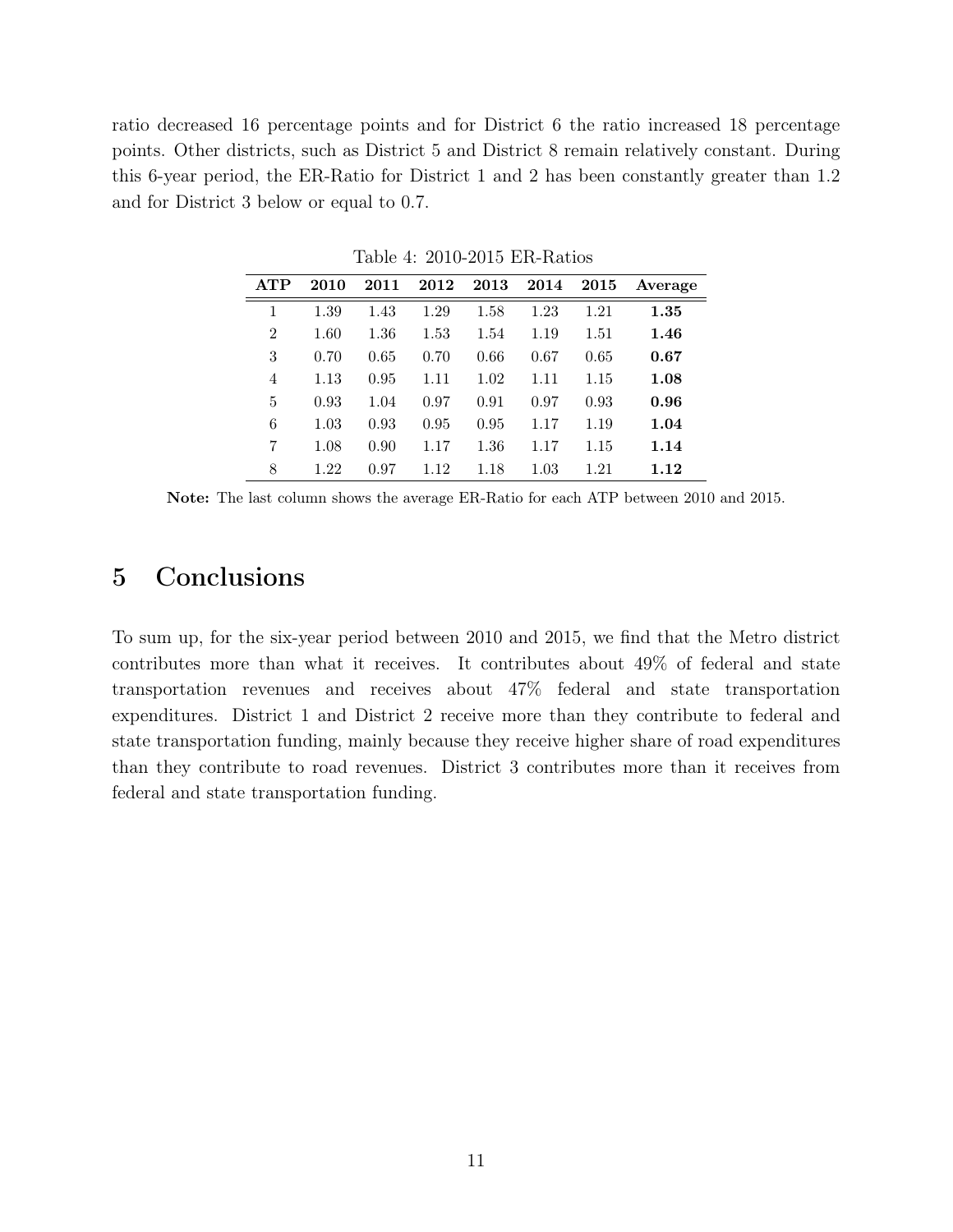#### A Redistribution of Federal and State Roadway Funding

An alternative analysis is to consider only roadway expenditures and corresponding revenue sources. This approach is less comprehensive than the one used in the report because roadway expenditures are only part of total transportation expenditures.

The modified revenue share would include all state designated transportation revenue sources, but only part of federal fuel tax revenues – we include Minnesota's contribution to the highway account in Federal Highway Administration (R1a) but not the revenues to the transit account (R1b). With this change, revenues decrease 3.73%.

The modified expenditure share would include state trunk highway expenditures, and federal and state transportation grants for local roads, but not federal and state grants for transit. With this change, the modified expenditure decreases 20.46%.

Table 5 presents the results of the ER Ratio considering these changes. For Districts 3 and 5 the ER-Ratio is below one, as in the previous model. This means that these metro counties contribute more to than they receive from roadway funding. The Metro district's ER-ratio drops from 0.96 to 0.75, while the ER-ratio District 3 increases from 0.67 to 0.79, both with more than one standard deviation above the mean. District 1 and District 2 have higher ER-ratios compared to the previous model. These districts receive more than they contribute to roadway funding.

| <b>ATP</b> | <b>R-Share</b> | <b>E-Share</b> | <b>ER-Ratio</b> |
|------------|----------------|----------------|-----------------|
| 1          | 7.4%           | 11.6%          | 1.57            |
| 2          | $3.5\%$        | $6.3\%$        | $1.78*$         |
| 3          | 13.5%          | 10.7%          | $0.79*$         |
| 4          | 5.7%           | 7.6%           | 1.32            |
| 5          | 49.2%          | 36.6%          | $0.75*$         |
| 6          | 9.8%           | 12.3%          | 1.26            |
| 7          | $6.1\%$        | 8.5%           | 1.39            |
| 8          | 4.7%           | $6.3\%$        | 1.33            |
| Total      | $\$2,348$      | \$2,188        |                 |

Table 5: Redistribution of Federal and State Roadway Funding: Average ER-Ratio (2010- 2015)

\*With more than one standard deviation from the mean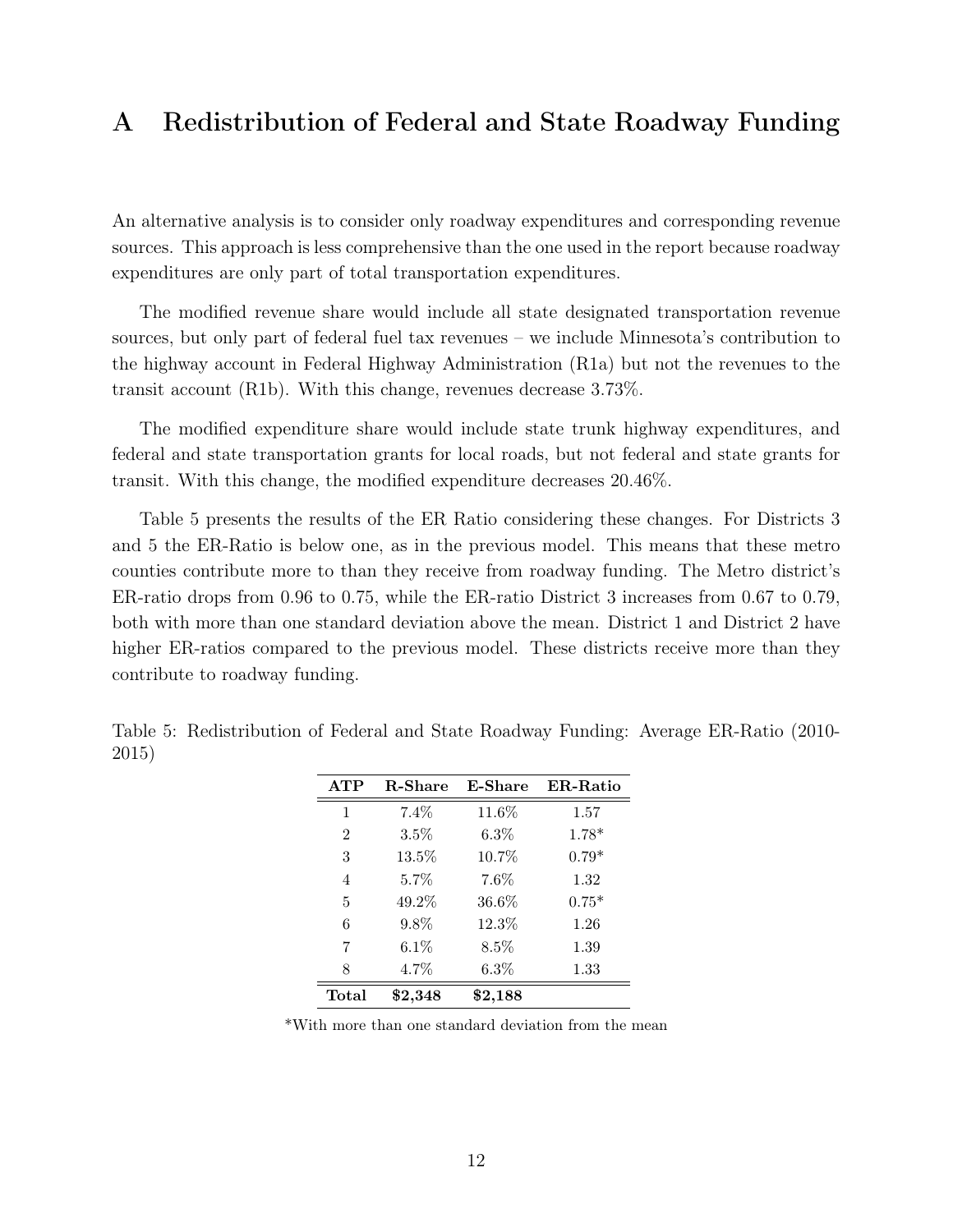

Figure 4: Redistribution of Federal and State Roadway Funding: Average ER-Ratio (2010- 2015)

An additional analysis is to consider roadway expenditures and corresponding revenue sources per vehicle mile traveled (VMT) in each district. This approach will help us to quantify spent and collected resources per driven mile.

In the state of Minnesota, all districts raise 4.11 cents and spend 3.83 cents per VMT (see Table 6). Revenues per VMT are similar across transportation districts. District 2, 5 and 8 present the highest revenues per VMT due to a higher contribution of the motor vehicle registration and the motor vehicle sales tax. Conversely, expenditures tend to vary a lot across districts. Expenditures per VMT are higher in Greater Minnesota, in particular in northern districts. The metro district presents the lowest expenditure per VMT due to a higher population density. In terms of the distribution of VMT, the metro district accounts for 48.52% of the total VMT in the state, while districts 3 and 6 account for a little bit more than 10% each.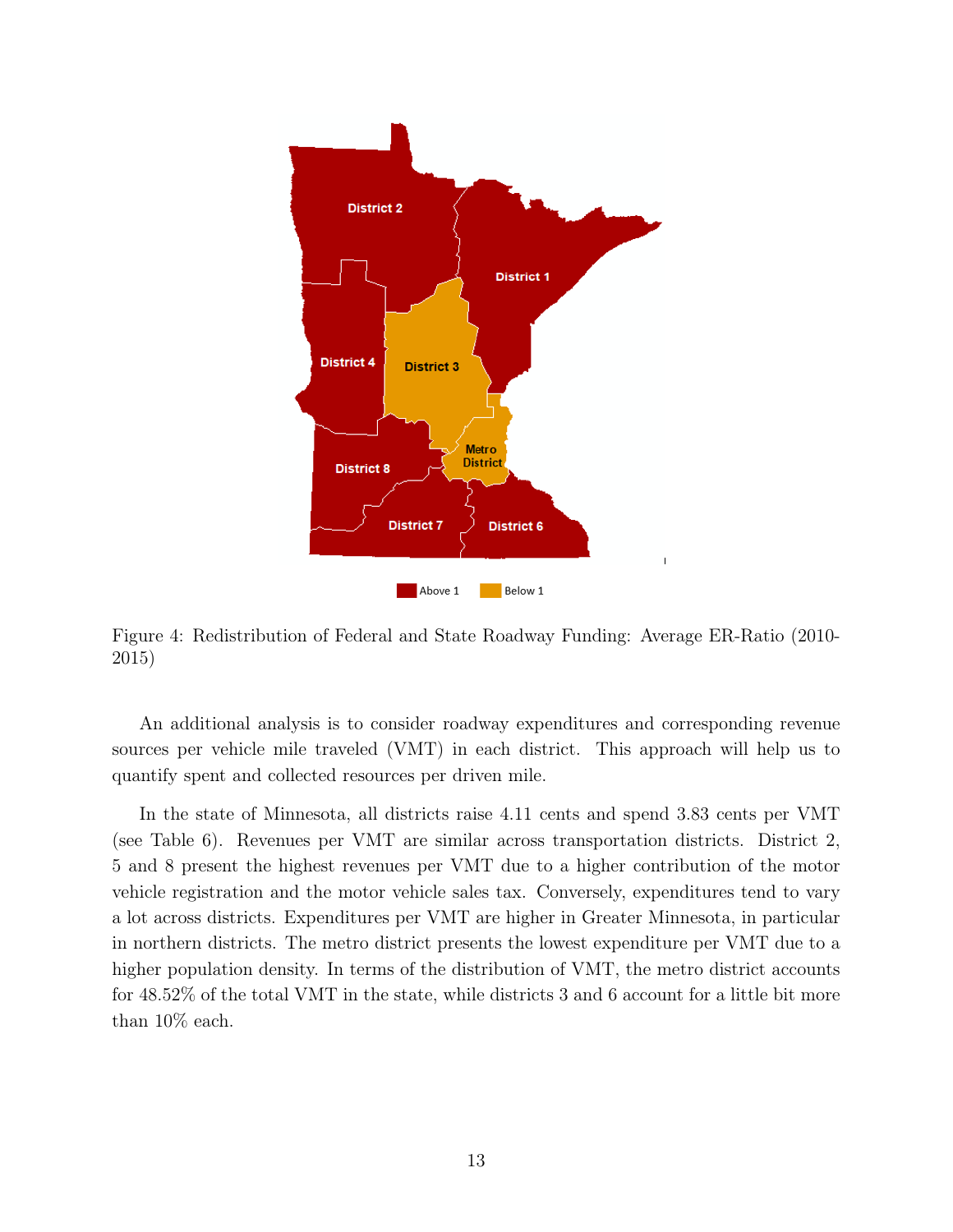| Revenues | Expenditure |
|----------|-------------|
| 3.99     | 5.82        |
| 4.21     | 6.99        |
| 4.04     | 2.98        |
| 3.96     | 4.87        |
| 4.16     | 2.89        |
| 3.99     | 4.70        |
| 4.09     | 5.30        |
| 4.33     | 5.38        |
| 4.11     | 3.83        |
|          |             |

Table 6: Redistribution of Federal and State Roadway Funding: Revenues and Expenditures per VMT (2010-2015)

Note: Values in cents per VMT.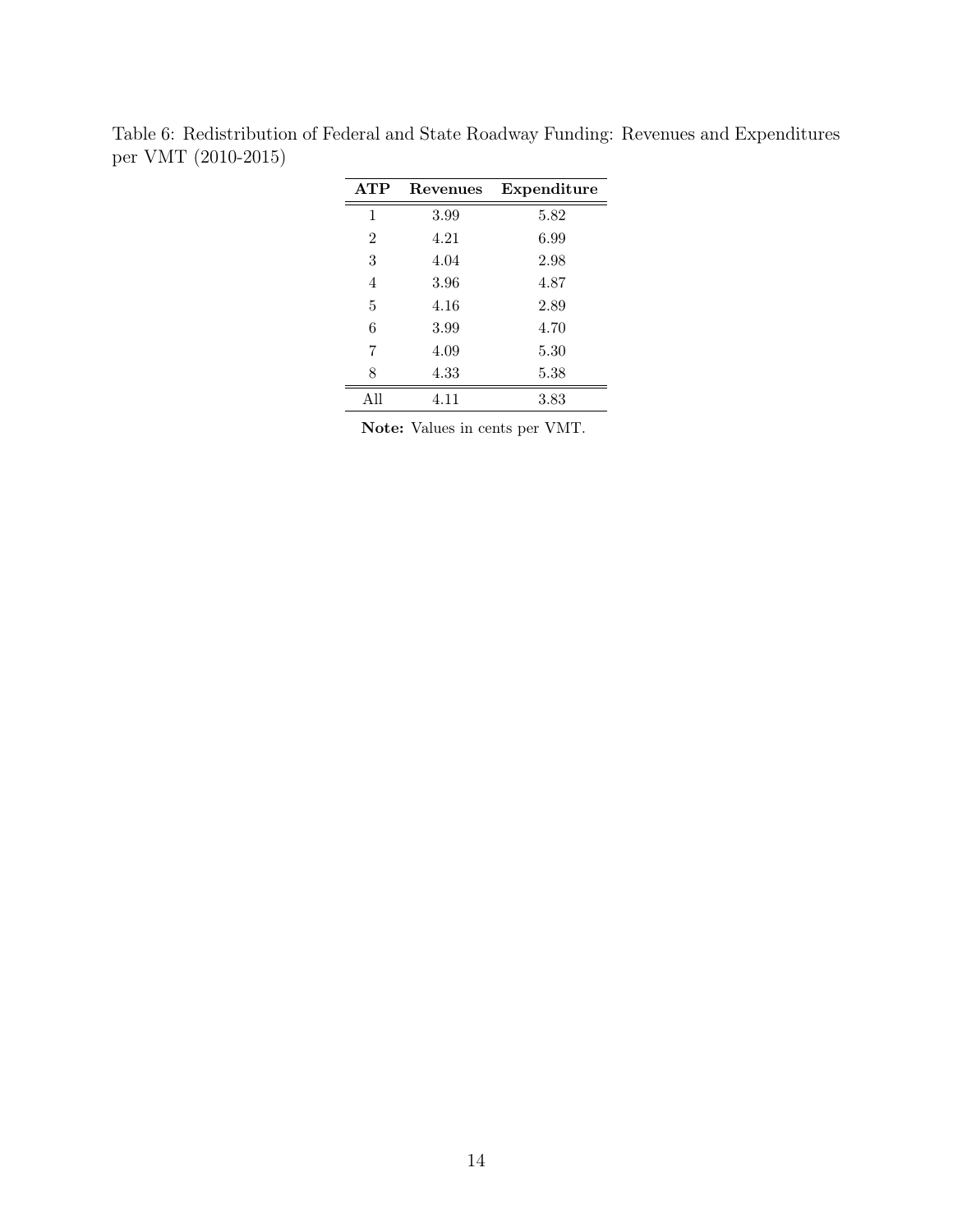# B Redistribution of Total Transportation Funding

Another alternative analysis is to include federal and state transportation funding, as well as local efforts for transportation. This is not our preferred approach because only federal and state transportation funding would have redistributive effects, while local efforts for transportation are used within their own jurisdictions.

For each county, local efforts for roads are calculated as the difference between total local road expenditures (including all cities and townships within the county), and all federal and state transportation grants to the county (including all cities and townships within) to support local roads. The amounts would include some property tax revenues and other general or specific local revenue sources used for local roads. The data come from the State Office of Auditor.

- L1: County efforts are the difference between total transportation expenditures<sup>3</sup> of a county, and federal and state government grants that the county receives.
- L2: City efforts are the difference between total transportation expenditures of a city, and federal and state government grants that the city receives. This information is aggregated at the county level.
- *•* L3: Township efforts are the difference between total transportation expenditures of a township, and state government grants that the township receives. This information is also aggregated at the county level.

Regarding public transit, local efforts are calculated as fare revenues and other local contributions for both operation and capital outlays. The data come from National Transit Database.

- *•* L4: Fare revenues for public transit collected within a county.
- *•* L5: Other local contributions to public transit collected within a county.

For this analysis, the modified revenue share includes not only federal and state transportation revenues, but also local efforts for roads and public transit. Total revenues increase 75.02% when adding these local resources. Similarly, the modified expenditure share includes not only federal and state transportation expenditures, but also the same local efforts. With this, total expenditures increase 66.52%.

<sup>3</sup>Transportation expenditures include the following expenditures: Administration, maintenance, engineering and construction of street and highways; snow and ice removal; street lighting; and all other street and highway capital outlay.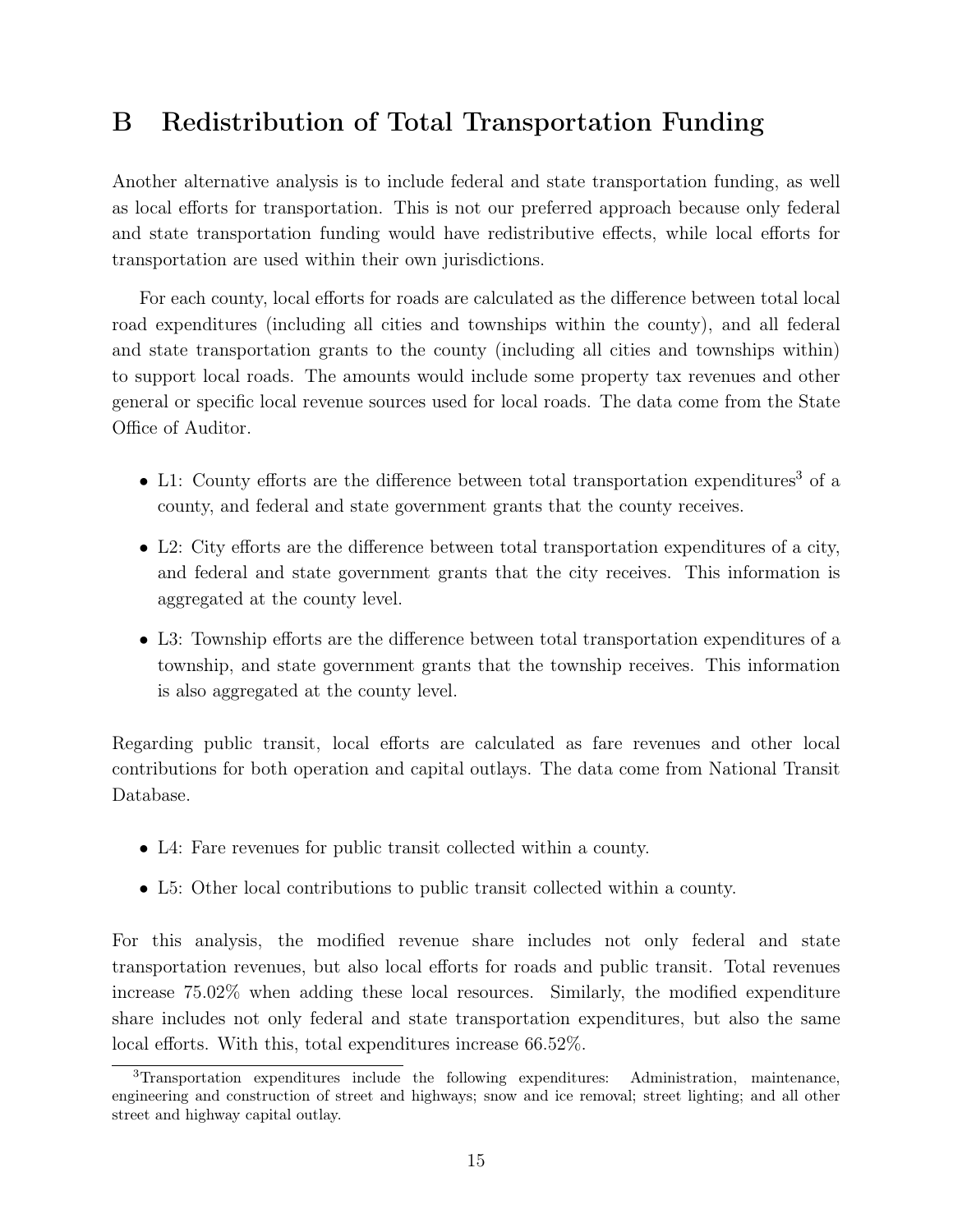Since local efforts do not have redistributive effect, as it is expected, this analysis would yield similar results to the report. The Metro district's ER-ratio is 0.97, marginally lower than 1. District 1 and District 2 receive more than they contribute, and District 3 contributes more than it receives, all statistically deviated from the mean (see Table 7).

| ATP            | <b>R-Share</b> | <b>E-Share</b> | <b>ER-Ratio</b> |
|----------------|----------------|----------------|-----------------|
| 1              | 7.6%           | 9.1%           | $1.21*$         |
| $\overline{2}$ | 3.3%           | $4.3\%$        | $1.29*$         |
| 3              | 11.9%          | 9.4%           | $0.78*$         |
| $\overline{4}$ | $5.6\%$        | 5.8%           | 1.05            |
| 5              | 51.8%          | 50.4%          | 0.97            |
| 6              | 9.0%           | 9.3%           | 1.03            |
| 7              | $6.1\%$        | $6.6\%$        | 1.08            |
| 8              | 4.7%           | $5.0\%$        | 1.07            |
| Total $(M)$    | \$4,268        | \$4,580        |                 |

Table 7: Redistribution of Total Transportation Funding: Average ER-Ratio (2010-2015)

\*With more than one standard deviation from the mean



Figure 5: Redistribution of Total Transportation Funding: Average ER-Ratio (2010-2015)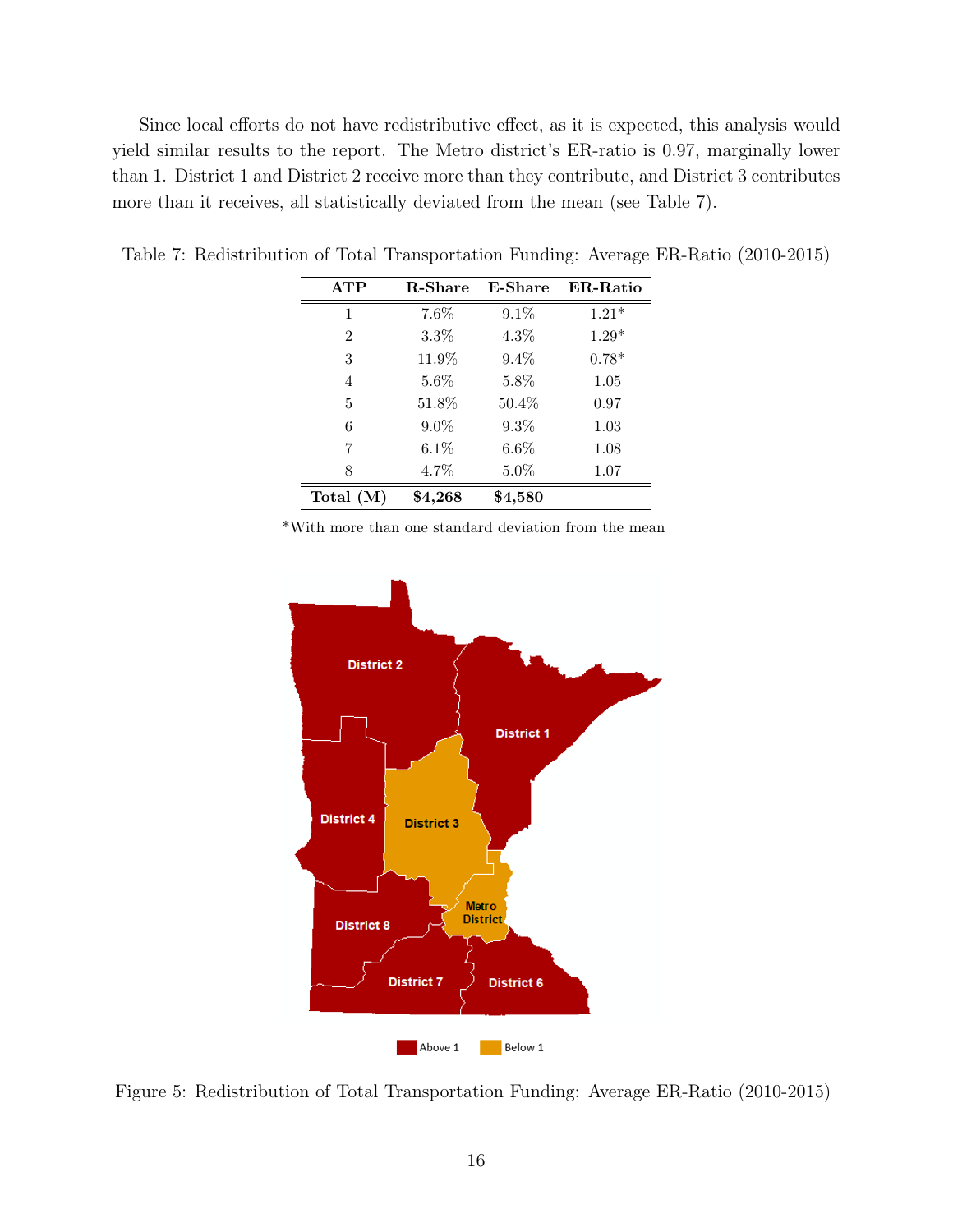## C Roadway Funding Structure

This analysis shows roadway funding structure in Minnesota, in particular, the extent to which highway and local roads are funded through federal and state transportation special revenues or through local efforts in each county.

As shown in the transportation funding redistribution analysis, federal and state transportation special revenues may be allocated to each county in two ways. The first is state trunk highway expenditures directly administrated by the MnDOT.

- E1a: The statewide construction costs have been allocated by MnDOT to the counties based on road segments.
- E1b: We allocate the statewide maintenance costs based on each county's share of lane mileage of truck highway.

The second component is federal and state transportation grants to support local roads. The data are collected from the Office of State Auditor.

- *•* E2a: Counties receive federal and state transportation grants.
- *•* E2b: Cities receive federal and state transportation grants.
- E2c: Townships receive state transportation grants.

For each county, local efforts for roads are calculated as the difference between total local road expenditures (including all cities and townships within the county) and all federal and state transportation grants to the county (including all cities and townships within it) to support local roads. The amounts would include some property tax revenues but also other general or specific local revenue sources used for local roads. The data are collected from the State Office of Auditor.

- L1: County efforts are the difference between total transportation expenditures of a county, and federal and state government grants that the county receives.
- L2: City efforts are the difference between total transportation expenditures of a city, and federal and state government grants that the city receives. The data are aggregated at the county level.
- *•* L3: Township efforts are the difference between total transportation expenditures of a township, and federal and state government grants that the township receives. This data are also aggregated at the county level.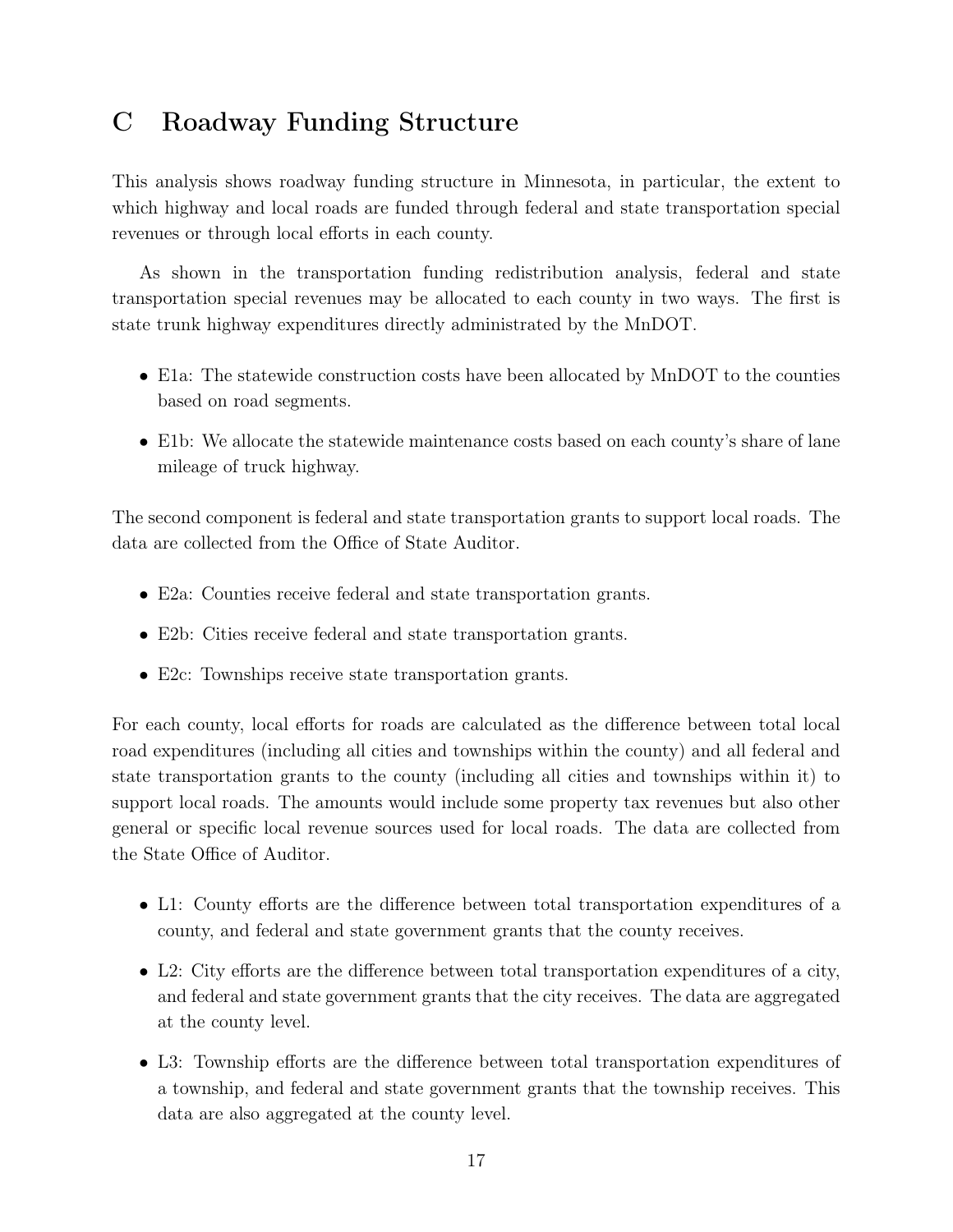During the 2010-2015 period, federal and state special revenues account for about 54.5% of total transportation funding in Minnesota, while local efforts account for about 45.5% (see Table 8). For almost all districts, federal and state special revenues account for more than 55%, only for District 2, they account for more than 70%. Nevertheless, for the Metro District the share is lower, accounting for only 44%. Metro counties have a higher reliance on local efforts, which account for about 56% of total roadway expenditures.

| ATP            | <b>F&amp;S</b> Special Revenue | Local Effort | Total $(M)$ |
|----------------|--------------------------------|--------------|-------------|
| 1              | 64.2%                          | 35.8%        | \$396       |
| $\overline{2}$ | 71.6%                          | 28.4%        | \$192       |
| 3              | 56.9%                          | 43.1%        | \$413       |
| 4              | 63.0%                          | 37.0%        | \$262       |
| 5              | 44.2%                          | 55.8%        | \$1,815     |
| 6              | 65.0%                          | 35.0%        | \$416       |
| 7              | 62.4%                          | 37.6%        | \$299       |
| 8              | 61.3%                          | 38.7%        | \$224       |
| All            | $54.5\%$                       | 45.5%        | \$4,017     |

Table 8: Minnesota Transport Finance Structure Highways and Local Roads (2010-2015)



Figure 6: Minnesota Transport Finance Structure Highways and Local Roads (2010-2015)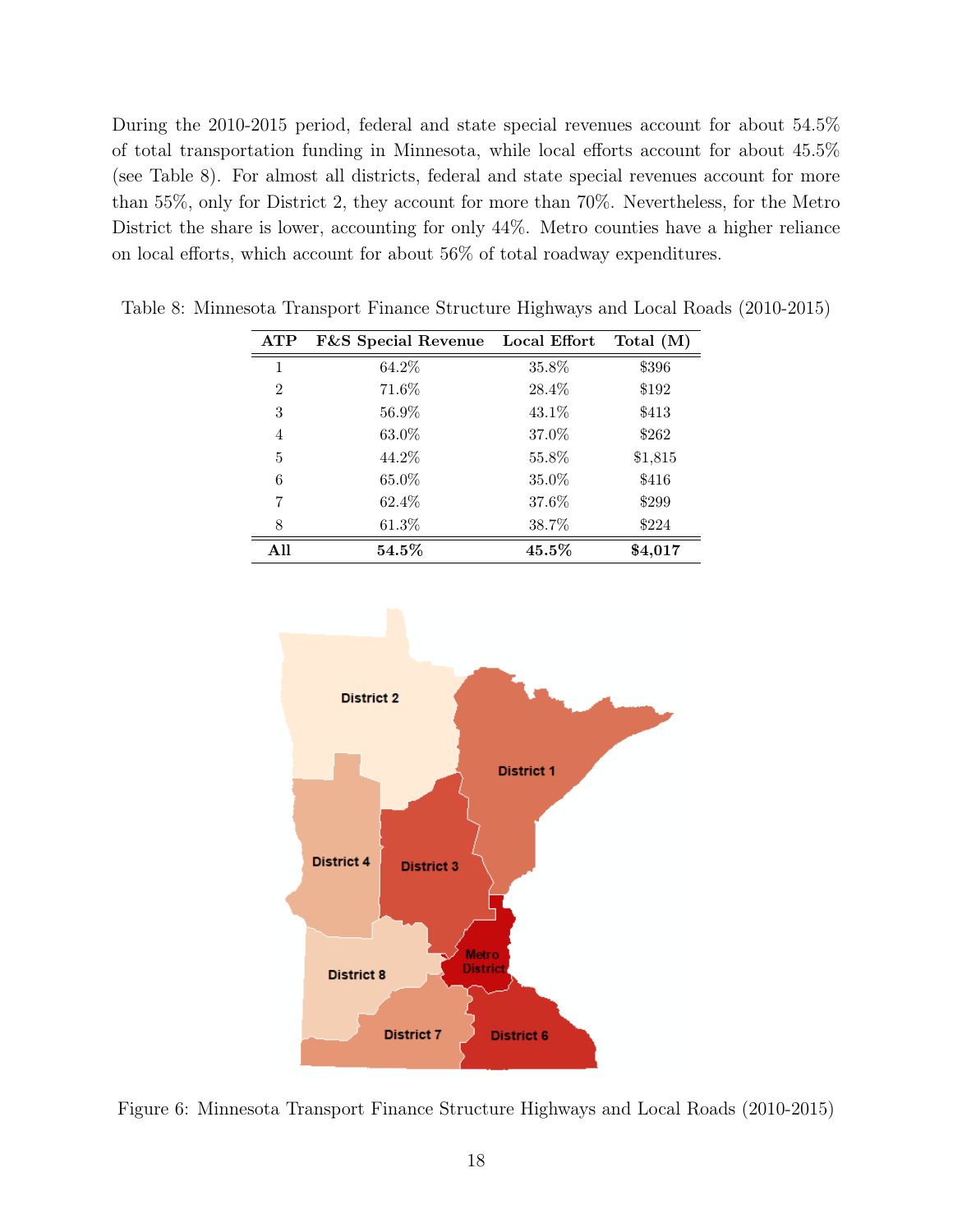In addition, we can analyze the roadway funding structure in Minnesota per VMT. That is, the extent to which federal and state transportation special revenues and local efforts contribute to fund highway and local roads in each transportation district.

Similar to the previous results, transportation districts have higher reliance on federal and state special revenues except the metro district, which relies more on local efforts. Overall, federal and state special revenues contribute 3.83 cents per VMT while local efforts contribute 3.20 cents per VMT for a total transportation funding of 7.03 cents per VMT. Across all districts, those located in the north of the state present the highest expenditures per VMT (as found in Appendix A).

| ATP            | <b>F&amp;S</b> Special Revenue Local Efforts |      | Total |
|----------------|----------------------------------------------|------|-------|
| 1              | 5.82                                         | 3.24 | 9.06  |
| $\overline{2}$ | 6.99                                         | 2.77 | 9.77  |
| 3              | 2.98                                         | 2.26 | 5.24  |
| 4              | 4.87                                         | 2.85 | 7.72  |
| 5              | 2.89                                         | 3.66 | 6.55  |
| 6              | 4.70                                         | 2.53 | 7.23  |
| 7              | 5.30                                         | 3.19 | 8.49  |
| 8              | 5.38                                         | 3.40 | 8.78  |
| All            | 3.83                                         | 3.20 | 7.03  |

Table 9: Minnesota Transport Finance Structure per VMT: Highways and Local Roads (2010-2015)

Note: Values in cents per VMT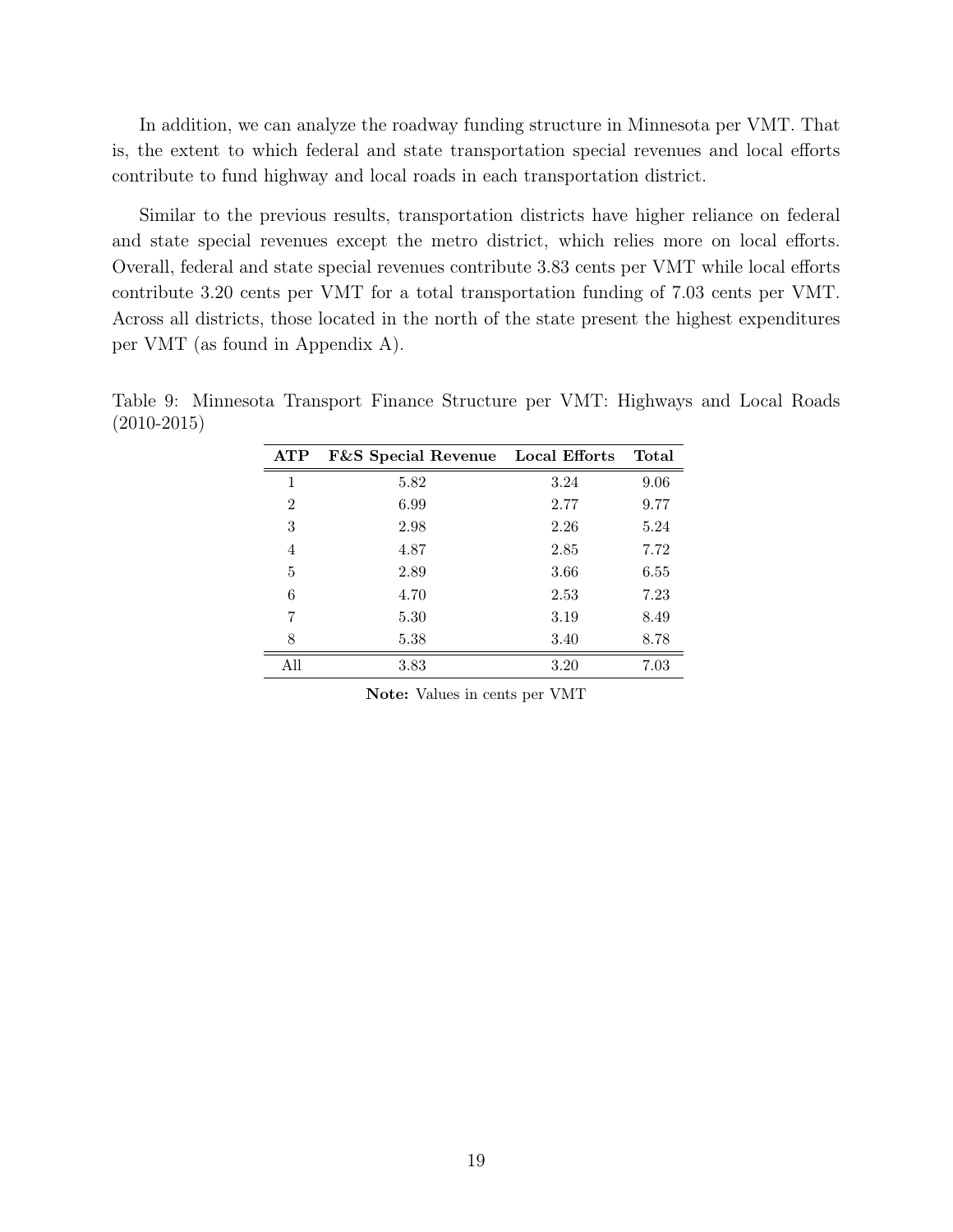

Figure 7: Minnesota Transport Finance Structure per VMT: Highways and Local Roads (2010-2015)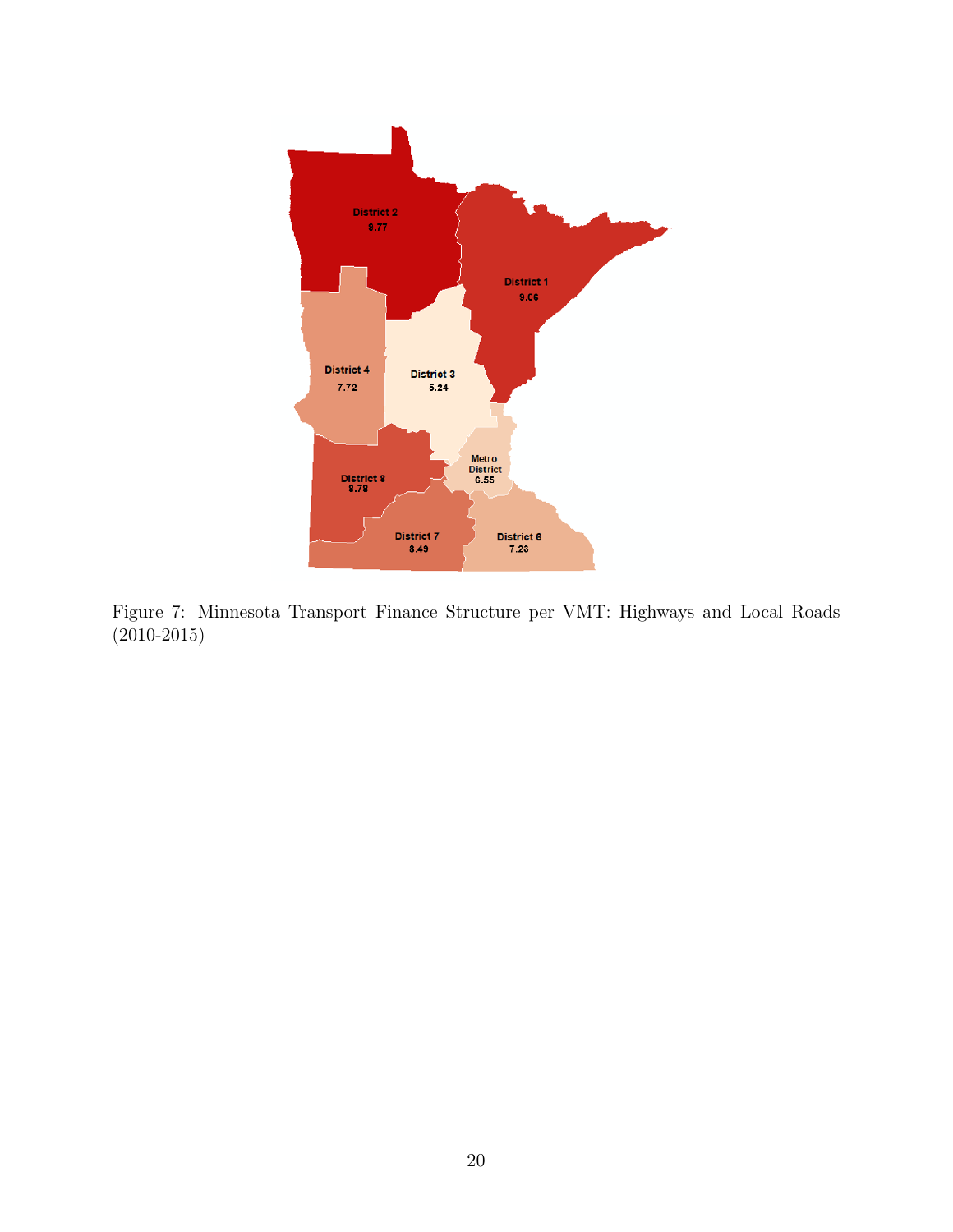### D Transit Funding Structure

This analysis shows transit funding structure in Minnesota, in particular, the extent to which federal and state transportation special revenues fund urban and rural transit systems, through fare revenues, or through other local efforts in each county. Data for federal and state grants for public transit systems comes from the National Transit Database:

- E3a: Grants for urban transit systems are allocated to the transportation district where the counties are located in.
- E3b: Grants for rural transit systems are allocated by their primary service counties.

Data about fare revenues and other local contributions for both operation and capital outlays. They are collected from National Transit Database:

- L4: Fare revenues for public transit collected within a county.
- *•* L5: Other local contributions to public transit collected within a county.

The analysis shows that about 65% of public transit expenditures in Minnesota come from federal and state special revenues. Fare revenue accounts for about 14%, while other local efforts account for about 21%. Overall, Metro counties drive the pattern. In addition, these counties account for almost 90% of total public transit spending in Minnesota.

| ATP            | <b>F&amp;S</b> Special Revenue | Fare    | Local Effort | Total $(M)$ |
|----------------|--------------------------------|---------|--------------|-------------|
| 1              | 74.4%                          | 8.5%    | 17.1%        | \$29        |
| $\overline{2}$ | 79.3%                          | $6.6\%$ | 14.0%        | $\$4$       |
| 3              | 75.0%                          | $9.6\%$ | 15.4%        | \$20        |
| $\overline{4}$ | 75.2%                          | 12.1%   | 12.8%        | \$6         |
| 5              | 63.9%                          | 14.3%   | 21.8%        | \$774       |
| 6              | 72.9%                          | 17.2%   | $9.9\%$      | \$15        |
| 7              | 77.5%                          | 11.0%   | $11.5\%$     | \$7         |
| 8              | 73.3%                          | 10.8%   | 15.9%        | \$10        |
| All            | 65.0%                          | 13.9%   | 21.1%        | \$866       |

Table 10: Minnesota Transport Finance Structure Urban and Rural Transit (2010-2015)